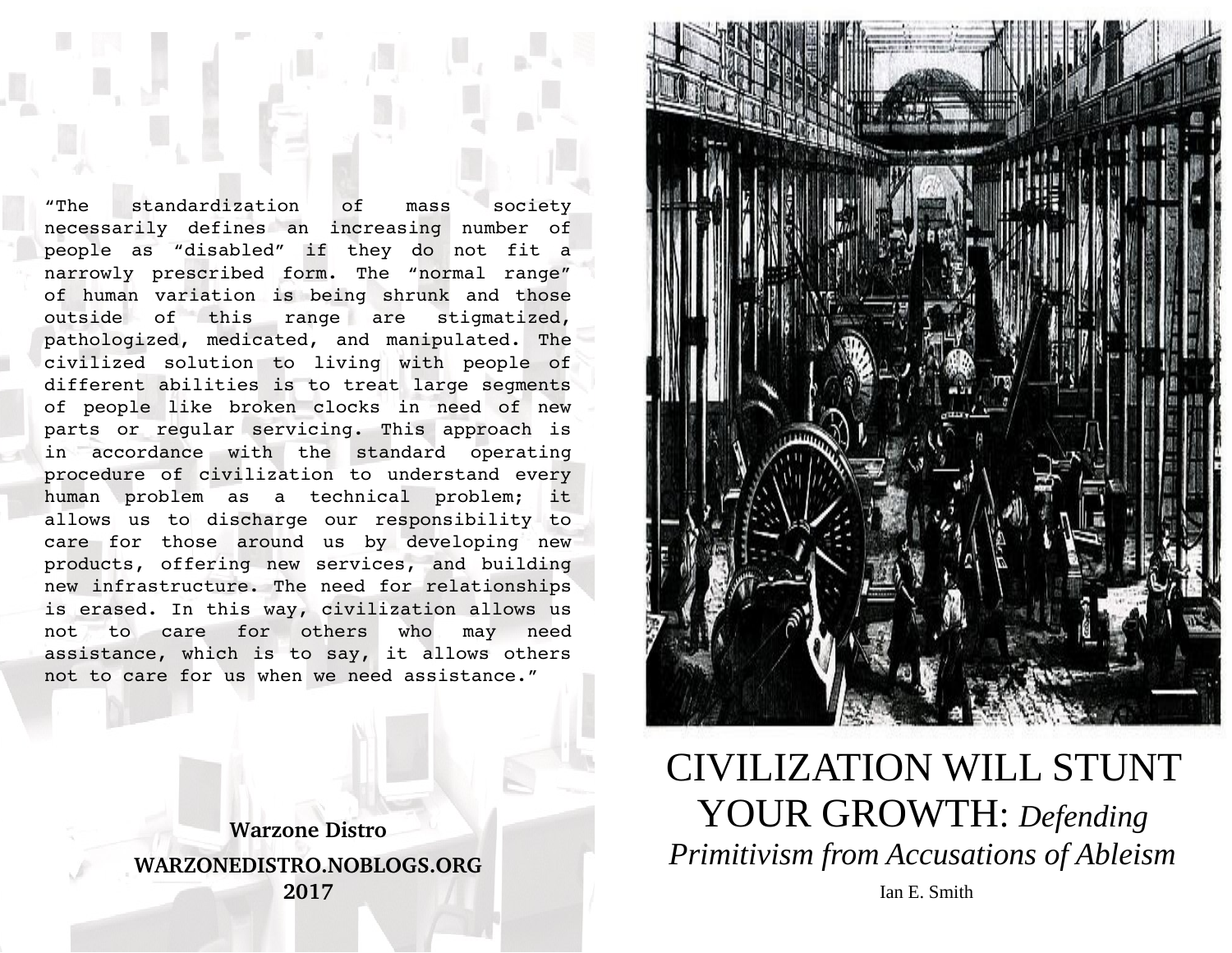## *Introduction*

Anarcho-primitivism is frequently described by its critics as being incapable of providing sufficient accommodation for people with disabilities; it purportedly "requires a non-disabled body for its ideal society" and is thus viewed as an inherently ableist position (Ben-Moshe, Nocella, & Withers, 2012, 216).

I will argue, on the contrary, that anarcho-primitivism advocates a society that would provide for the fullest flourishing for people with a diverse range of abilities and that civilization itself acts as a disablizing force. It is civilization that effectively stunts our growth and renders many of us disabled; it is civilization that narrows the range of our senses, shrinks our world and our horizons, and denies us the opportunity to experience the full use of our bodies.

The standardization of mass society necessarily defines an increasing number of people as "disabled" if they do not fit a narrowly prescribed form. The "normal range" of human variation is being shrunk and those outside of this range are stigmatized, pathologized, medicated, and manipulated. The civilized solution to living with people of different abilities is to treat large segments of people like broken clocks in need of new parts or regular servicing. This approach is in accordance with the standard operating procedure of civilization to understand every human problem as a technical problem; it allows us to discharge our responsibility to care for those around us by developing new products, offering new services, and building new infrastructure. The need for relationships is erased. In this way, civilization allows us not to care for others who may need assistance, which is to say, it allows others not to care for us when we need assistance.

The civilized solution to accommodating people with a diverse range of abilities is worse than the perceived problem. The solution is runaway technological escalation with a trajectory that is currently rushing toward transhumanism. It is a hatred and a disgust not strictly for disabled bodies but for physical bodies as such.

## *The Accusations of Ableism*

Anthony Nocella has the first and the last word in Earth, Animal, and Disability Liberation: The Rise of the Eco-Ability Movement, a book he co-edited with Judy K.C. Bentley and Janet M. Duncan. In the Introduction to the book, Nocella claims that "green anarchists view people with disabilities as a liability to a self-sustaining community"

distress/201302/new-blog-title-and-new-mission-saving-normal

Gopinath et al. (2011). Influence of physical activity and screen time on retinal microvasculature in young children. Arteriosclerosis, Thrombosis, and Vascular Biology, 31, 1233-1239.

Illich, I. (1974). Energy and Equity. New York, NY: Harper & Row.

Ingold, T. (2004). Culture on the ground: The world perceived through the feet. Journal of Material Culture, 9(3), 315-340.

Istvan, Z. (n.d.) [Professional website]. http://www.transhumanistwager.com/

Isvtvan, Z. (2014, January 31). When does hindering life extension science become a crime?

Psychology Today. Retrieved at http://www.psychologytoday.com/blog/the-transhumanistphilosopher/201401/when-does-hindering-life-extension-science-become-crime

Lapowsky, I. (2014, July 22). This computerized exoskeleton could help millions of people walk again.

WIRED, Retrieved at http://www.wired.com/2014/07/rewalk/

Levine, B. (2013, January 18). What happened after a nation methodically murdered its schizophrenics? Rethinking mental illness and its heritability. Retrieved at http://brucelevine.net/what-happened-after-a-nation-methodically-murdered-its-schizophrenicsrethinking-mental-illness-and-its-heritability/

Longcore, T. & Rich, C. (2004). Ecological light pollution. Frontiers in Ecology and the Environment, 2(4), 191-198. Retrieved from

http://www.urbanwildlands.org/Resources/LongcoreRich2004.pdf

National Eye Institute (n.d.) Myopia. Retrieved from

https://www.nei.nih.gov/eyedata/myopia.asp

Nocella, A., J. (2012). Eco-ability theory in action: A challenge to ableism in the environmental movement. In A.J. Nocella, J.K. Bentley, & J.M. Duncan (Eds.), Earth, animal, and disability liberation: The rise of the eco-ability

movement, 242-247. New York, NY: Peter Lang. Nocella, A.J., Bentley, J.K., & Duncan, J.M. (2012). Introduction: The rise of eco-ability. In A.J.

Nocella, J.K. Bentley, & J.M. Duncan (Eds.), Earth, animal, and disability liberation: The rise of the eco-ability movement, xiii-xxii. New York, NY: Peter Lang.

Walker, P. & Shipman A. (1997). The Wisdom of the Bones: In Search of Human Origins. New York, NY: Vintage Books.

Withers, A.J. (2012). Disableism within animal advocacy and environmentalism. In A.J. Nocella,

 J.K. Bentley, & J.M. Duncan (Eds.), Earth, animal, and disability liberation: The rise of the ecoability movement, 111-125. New York, NY: Peter Lang.

Wright, R. (2005). A Short History of Progress. Cambridge, MA: Da Capo Press.

#### *About the author*

Ian Erik Smith is a vegan anarcho-primitivist and independent scholar activist who also runs Uncivilized Animals.

www.uncivilizedanimals.wordpress.com

Email:ianeriksmith@yahoo.com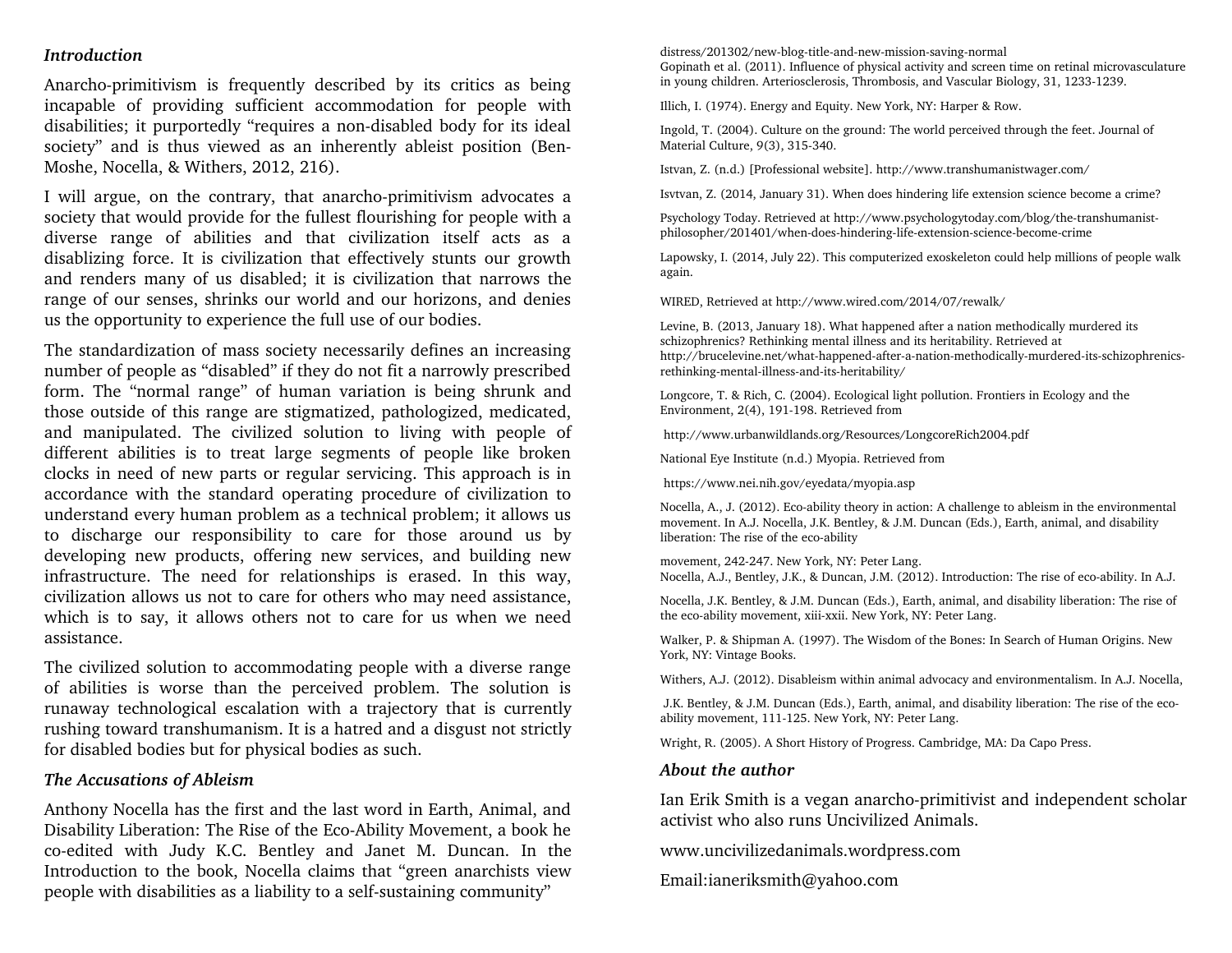In that vein, Istvan (2014) has argued that failing to support research into radical life extension should be considered criminal manslaughter and has wondered when such an offense will be legally prosecuted. Istvan believes that opposing such research (or simply refusing to allocate vast sums of money toward it) is to take on the responsibility of all who die (regardless of how or when they die). Istvan and many of his transhumanist colleagues argue that it is death we must overcome. Istvan is not an aberration, his project is the logical endpoint of civilization.

## *Conclusion*

While anarcho-primitivism has been accused of being inherently discriminatory—indeed, even genocidal—and ableist to the core, the reality is just the opposite. Anarcho-primitivism provides for the greatest level of flourishing for people with a range of abilities. Civilization presents itself as the solution but fails to acknowledge its role in contributing to the problem. Civilization knocks people down and then sells them crutches, it takes out their feet and sells them wheels; for every person it assists, it poisons many others.

## *References*

Abram, D. (1988). Merleau-Ponty and the voice of the earth. Wild Ethics Alliance. Retrieved from

http://http://www.wildethics.com/essays/merleau\_ponty\_and\_the\_voice\_of\_the\_eart h.html

Abram, D. (1997). Waking out animal senses: Language and the ecology of sensory experiences. Wild Ethics Alliance. Retrieved from

http://http://www.wildethics.com/essays/waking\_our\_animal\_senses.html

Ben-Moshe, L., Nocella, A.J., & Withers, A.J. (2012). Queer-cripping anarchism: Intersections and reflections on anarchism, queer-ness, and dis-ability. In C.B. Daring, J. Rogue, D.

Shannon, & A. Volcano (Eds.), Queering anarchism: Essays on gender, power, and desire, 207-220. Oakland, CA: AK Press.

Cordain, L. (2002). An evolutionary analysis of the etiology and pathogenesis of juvenile onset myopia [PowerPoint slides]. Retrieved from http://www.visioninstitute.optometry.net/UserFiles /users/499/File/Lecture %206%20%20Cordain.pdf

Fairlie, S. (2012, October 5). Growing up dystechnic. Retrieved at http://www.resilience.org/stories/2012-10-05/growing-dystechnic

Frances, A. (2013, February 7). DSM5 in distress. Psychology Today. Retrieved at http://www.psychologytoday.com/blog/dsm5-in

(Nocella, Bentley, & Duncan 2012, xvi). And in his concluding chapter, Nocella says that "green anarchists and primitivists argue that those who have disabilities, identified as the weak of society, will die off because of their lack of ability to survive in nature independent of technology and other people." He claims that "green anarchists are advocating for a survival-of-the-fittest approach" and that "[t]hey promote a society that would fail to meet the needs of people with disabilities." (Nocella 2012, 245).

A.J. Withers, probably the most vehement voice in Earth, Animal, and Disability Liberation, has said that "disabled people are incompatible with the primitivist ideal," that "anarcho-primitivism is fundamentally disableist," and that "this oppressive ideology cannot be reconciled with notions of social justice" (Withers 2012, 121). Reaching a crescendo, Withers warns: "The primitivist ideal is one where disabled people have been killed…We need to be eliminated in order to create their Utopia" (Withers 2012, 120).

The ableism charge of Nocella and Withers is a variation on a theme. It is a filled-in-version of a vitriolic charge made by the likes of Noam Chomsky and Murray Bookchin that anarcho-primitivists are genocidal either in intent or practice. Chomsky has said of anarcho-primitivists that "what they are calling for is the greatest mass genocide in human history."

## *Dulled Senses, Diminished Bodies*

Ecophilosopher David Abram has asserted that "[a]part from eating and breathing, the senses are our most intimate link to the living land" (Abram 1997) and warns of a "civilized distrust of the senses" (Abram 1988). Either through the atrophy that comes with neglect or the everyday injury that is nearly unavoidable in civilized society, the full range of human ability has been truncated and our senses diminished; abilities that were commonplace are now exceptional or even altogether absent. It is nearly impossible to escape civilization unscathed; civilization itself disablizes.

Consider vision: myopia (or nearsightedness) has been found to occur at rates ranging between 0% and 3% in hunter-gatherer populations with most instances being fairly mild. More severe cases may be limited to one in one thousand. But "when normal environmental conditions associated with modern civilization are introduced into the hunter gatherer lifestyle," rates of myopia can rapidly swell to levels on par with western populations within a single generation (Cordain,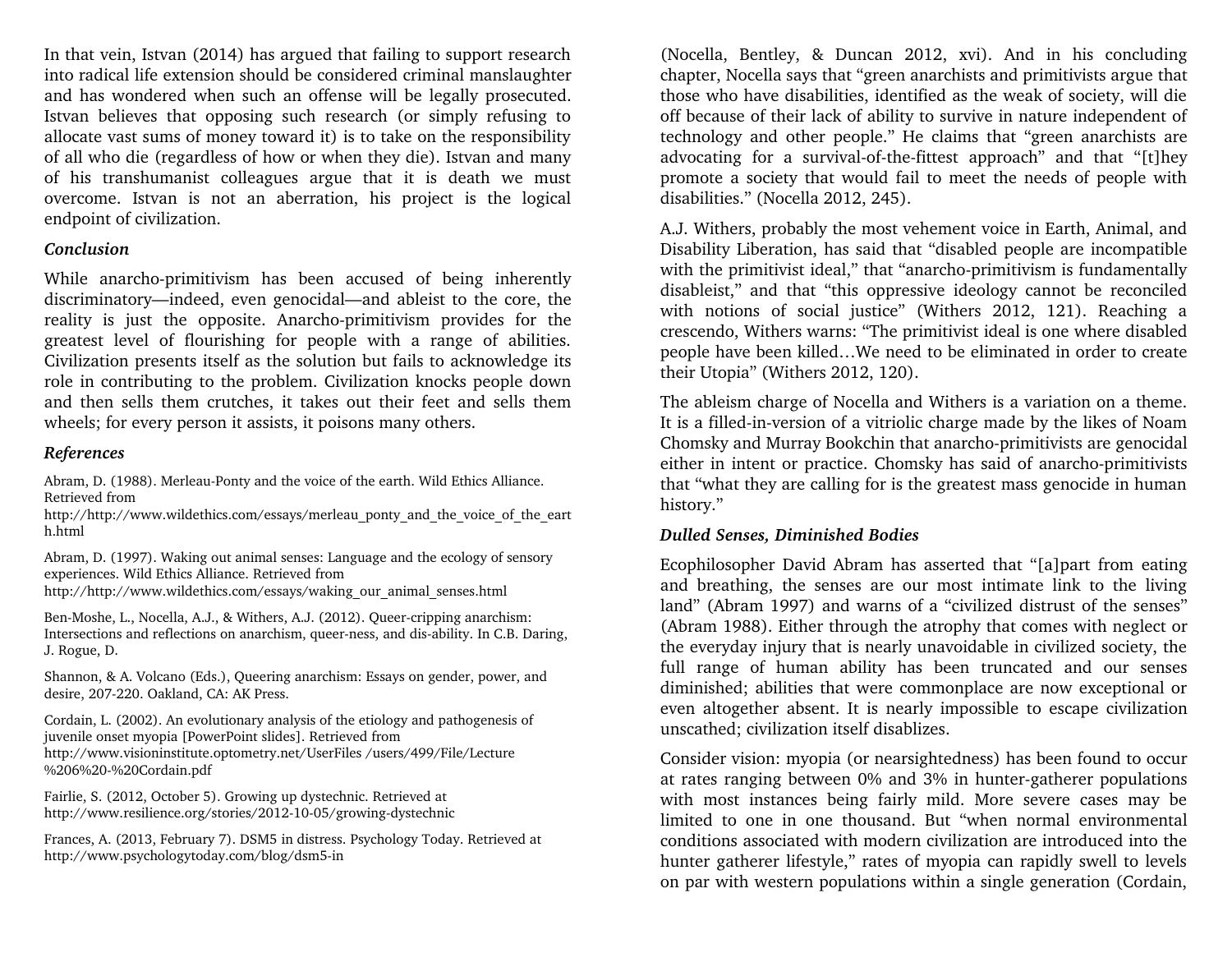2002). For a comparison, in 2010 the National Eye Institute reported a rate of myopia in the United States of 23 percent and anticipates that it will continue to rise for the foreseeable future. This has been partially attributed to excessive "near work" (things like reading, screen time); our horizons have narrowed from looking out across savannas to straining to read illuminated screens.

Researchers in Australia recently discovered that "screen time has a potential adverse influence on retinal microvascular structure" (Gopinath, et al. 2011, 1233). While it has been well-known that sedentary behavior and screen time is associated with cardiovascular disease, the Sydney researchers found that such behavior negatively affects even the microvasculature of the eye and therefore may result in impaired vision. Interestingly, children who spent more time outdoors showed less narrowing of the retinal arterioles. But physical activity alone reportedly does not fully account for this finding as engaging in indoor sports did not provide the same benefit as outdoor activity.

Not only have our lifestyles and our eyes changed but the surrounding environment has as well: "only 40% of Americans live where it becomes sufficiently dark at night for the human eye to make a complete transition from cone to rod vision" (Longcore, T. & Rich, C., 2004, 192). That means, for many of us, our eyes are only operating within an artificially narrow range; this is akin to not being able to fully extend one's limbs.

Consider mobility: In Energy and Equity, Ivan Illich has explained how the modern traveler has been "deprived of the use of his feet" meaning that walking is often no longer a feasible option; planes, trains, and automobiles have scattered people across vast distances and have erected physical barriers in the way of the pedestrian (Illich 1974, 48). Illich is concerned with loss of opportunity to use one's feet and how technological development has made feet inadequate, whereas anthropologist Tim Ingold explains how footwear physically alters the feet in ways that diminish ability. He states that "the human foot, with its relatively immobile big toe, has all but lost its original prehensile function" (Ingold 2004, 317). In contrast, the more often bare feet of indigenous peoples are said to "pick over the ground with an almost manipulative precision" (Ingold 2004, 334).

One important point made by disability rights activists is that disability is not strictly defined by the presence of bodily impairment. Rather, disability is often imposed on individuals by society. Mass

Anarcho-primitivists need not deny that civilization is capable of offering conveniences or that particular technologies can indeed be life-saving. But the whole project is either accepted or rejected in toto; it is not possible to cleanly cleave the good from the bad, the benefits from the harms. Rather, one must assess where the preponderance of consequences lie.

Nocella, Bentley, and Duncan (2012) advise that because of the environmental cost (which must be understood to include the suffering and premature death of humans and nonhumans), technology should only be used for worthwhile purposes such as advancing social justice and not for frivolous reasons. They, like so many others, presumably want to preserve medicine but dispense with mining, retain the internet but subtract Angry Birds, keep Skype but only for our conferences.

## *To Infinite and Beyond! Transhumanism*

Anarcho-primitivists are criticized for promoting a society that would not include purportedly empowering technologies such as highly sophisticated wheelchairs, elevators, and cars. The risk is runaway technological escalation. Every proposed technological advance is likely to benefit someone in some way even if the net effect is harmful toward the biotic community as a whole. The identified benefit can then be used to suggest that the development must necessarily be pursued while the harm is placed out of sight or possibly addressed with the promissory note of fixing it later. Current projects being pursued include exo-skeletons for those unable to walk, braincontrolled artificial limbs, and ingestible computers.

The lead developer of ReWalk, a robotic exo-skeleton designed to be worn by paraplegics, has argued that such technology will soon be understood as basic care explaining: "If you've had your leg amputated above the knee, is there debate about whether you need a prosthetic? There really isn't" (Lapowsky, 2014). Likewise, he anticipates a time when the need for exo-skeletons is not a matter of discussion.

The destination of the runaway train is transhumanism. Eventually to be embodied, to be corporeal, and to be mortal will be viewed as disability. Ultimately, it may be argued that escaping our bodies altogether is necessary to overcome ableism. The only truly ablebodied will paradoxically be those who have escaped their bodies. To be an animal is to be disabled. Transhumanist Zoltan Istvan has said "we didn't evolve through billions of years to remain animals."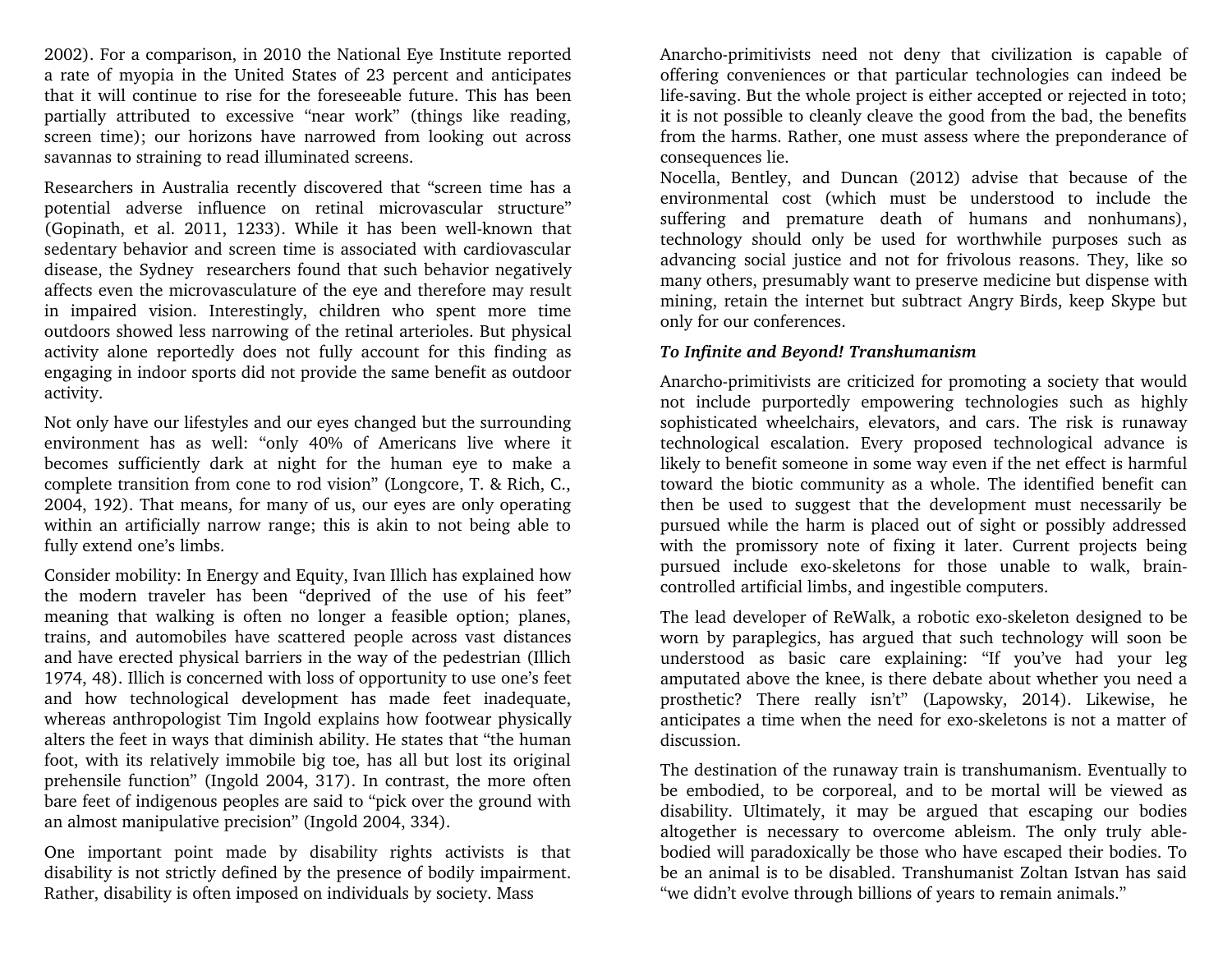schizophrenics are not engaged in mutual aid regardless of the treatment outcomes. Division of labor serves capital, whereas mutual aid serves people; they are nearly opposites. In fact, those subject to an aggressively applied division of labor could themselves be fairly described as disabled. Simon Fairlie (2012) has described himself as "dystechnic," suggesting a lack of certain skills and abilities.

There is also compelling evidence in the fossil record of the earliest humans caring for the sick and disabled in their communities. In their book The Wisdom of the Bones, paleoanthropologists Alan Walker and Pat Shipman describe the unearthing of Homo erectus remains belonging to an individual 1.7 million years ago who had a severe condition resulting in painful, debilitating blood clots. This individual would necessarily have to have been cared for by others. They would have been dependent on others to bring food and water as well as protect from other threats such as wild animals. Walker and Shipman write that "[h]er bones are a poignant testimony to the beginnings of sociality, of strong ties among individuals" (Walker & Shipman 1997, 167).

Similarly, Neanderthal specimens have been discovered that show signs of osteoarthrities. Ronald Wright argues that these "severely crippled individuals…had evidently been supported for years by their community" (Wright 2005, 20).

It should also not be overlooked that many nonhuman animals also care for their sick and disabled; Marc Bekoff has discovered that some even honor their dead. The obligation to care for others, the sick, disabled, or elderly, can and has been met outside the confines of civilization and without corresponding technological apparatus.

## *Magic Words and Promissory Notes*

Nocella, Bentley, & Duncan (2012) rightly acknowledge that "[t]he unchecked desire for technology can be a slippery slope, that can cause a destructive rippling effect" but support the use of "renewable eco-technology and non-polluting resources" (p. xvii-xviii). They seemingly consider it possible to preserve all the advantages and benefits offered by technology while dispensing with all of the negative aspects. It's a desire for perpetual motion or perhaps cold fusion or nuclear power's promise of energy "too cheap to meter." The "eco-" prefix is used as a magic word to rhetorically split the good from the bad; it is a promissory note suggesting that we'll somehow fix these problems in the future. Unfortunately, the good and the bad are inherently linked and consequently represent a package deal.

society is necessarily standardized society where the normal range of human variation is artificially narrowed.

This pathologizing of natural human variation is evident in the recent controversy surrounding the recently released DSM-5. Critics argue that DSM-5 "will worsen diagnostic inflation, increase inappropriate treatment, create stigma, and cause confusion among clinicians and the public" (Frances, 2005). The DSM largely exists to attach labels to people, to classify and categorize, and with each new version, what passes for "normal" or even "healthy" shrinks. People in ever greater numbers are steered toward treatment.

But there is a certain arbitrariness as to what qualifies as normal. This is one of more important contributions made by disability rights activists. Even an emotionally charged diagnosis such as schizophrenia and the lived experience of hearing voices need not be understood as pathological or as requiring professional treatment. Oryx Cohen has pointed out that symptoms associated with psychosis are experienced by approximately 1 in 10 people over the course of a lifetime and that this is roughly on par with rates of left-handedness. Cohen has argued that it is often the very act of labeling experiences such as hearing voices as symptoms, as pathological, and as evidence of a disease that is at least partially what makes such experiences dangerous; people are convinced by those in positions of authority that something is deeply wrong with them (Levine, 2013).

Lacking these professional classes and these diagnostic categories becomes a strength for those living outside of civilization. One cannot simply be dismissed as schizophrenic or as sick or as crazy but rather must necessarily be treated as an individual; furthermore this isn't "treatment" in the professional sense of the word but rather care from one's peers.

#### *Personal Identity: Identity Politics*

While I present the above in defense of anarcho-primitivism and to suggest that it offers the greatest prospect of a society that makes possible the fullest flourishing, it is likely that it will not assuage the critics. Indeed, it runs the risk of provoking greater condemnation. The difficulty with the previous section for those within the newly emerging eco-ability field and for at least some disability rights activists is that it portrays disability as generally negative and as something to be avoided if possible. To portray any form of disability as negative is to seemingly set oneself up for accusations of ableism; it